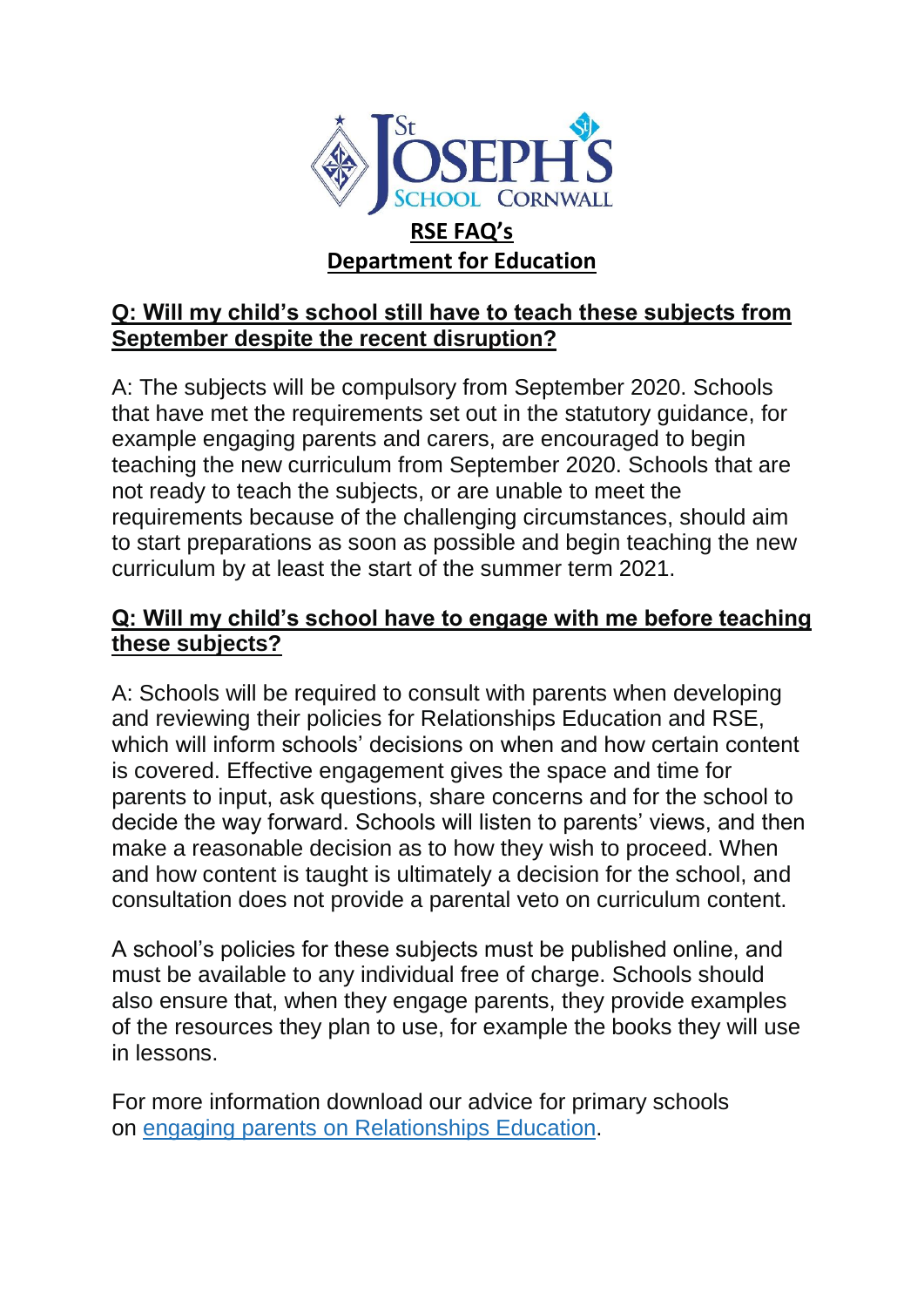## **Q: Will my child be taught sex education at primary? This is too young.**

A: We are not introducing compulsory sex education at primary school.

We are introducing Relationships Education at primary, to put in place the building blocks needed for positive and safe relationships of all kinds. This will start with family and friends, how to treat each other with kindness, and recognising the difference between online and offline friendships.

Many primary schools choose to teach sex education (which goes beyond the existing national curriculum for science), and we recommend that they do so, tailored to the age, physical and emotional maturity of their pupils. In those instances we recommend you discuss this with the school, to understand what they propose to teach and how. If you continue to have concerns, you have an automatic right to withdraw your child from these sex education lessons.

## **Q: Does the new Relationships Education and RSE curriculum take account of my faith?**

A: The subjects are designed to help children from all backgrounds build positive and safe relationships, and to thrive in modern Britain.

In all schools, when teaching these subjects, the religious background of pupils must be taken into account when planning teaching, so that topics are appropriately handled. Schools with a religious character can build on the core required content by reflecting their beliefs in their teaching.

In developing these subjects, we have worked with a number of representative bodies and faith organisations, representing all the major faith groups in England. Several faith organisations produce teaching materials that schools can choose to use.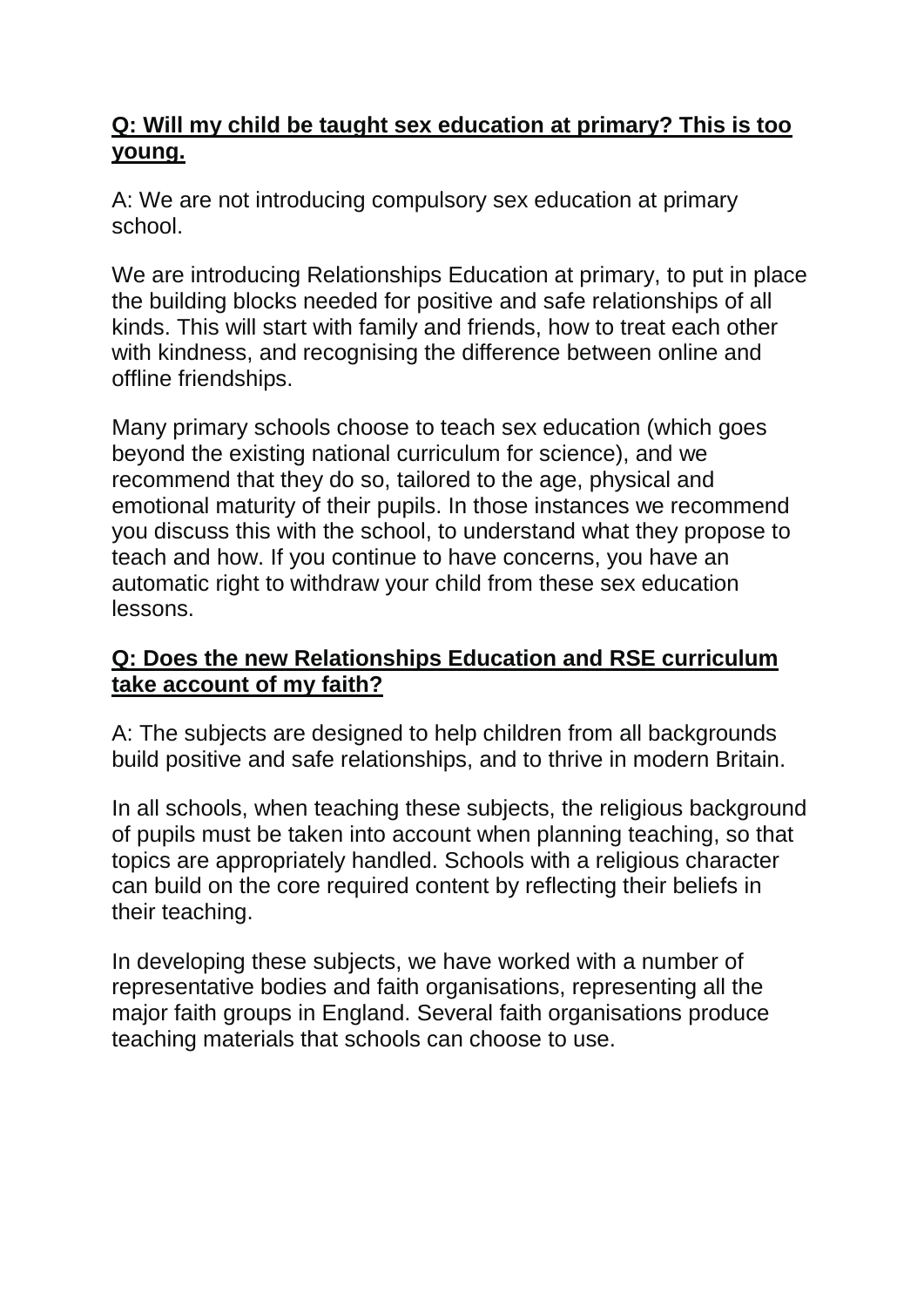## **Q: Do I have a right to withdraw my child from Relationships and Sex Education?**

A: Parents will continue to have a right to request to withdraw their child from sex education delivered as part of RSE in secondary schools which, unless there are exceptional circumstances, should be granted up to three terms before their child turns 16. At this point, if the child themselves wishes to receive sex education rather than be withdrawn, the school should make arrangements for this to happen in one of the three terms before the child turns 16 - the legal age of sexual consent.

There is no right to withdraw from Relationships Education at primary or secondary as we believe the contents of these subjects – such as family, friendship, safety (including online safety) – are important for all children to be taught.

## **Q: Has the government listened to the views of my community in introducing these subjects?**

A: A thorough engagement process, involving a public call for evidence and discussions with over 90 organisations, as well as the public consultation on the draft regulations and guidance, has informed the key decisions on these subjects. The consultation received over 11,000 responses from teachers, schools, expert organisations, young people and parents – these responses have helped finalise the statutory guidance.

# **Q: Will my child be taught about LGBT relationships?**

A: Pupils should be taught about the society in which they are growing up. These subjects are designed to foster respect for others and for difference, and educate pupils about healthy relationships.

Pupils should receive teaching on LGBT content during their school years. Teaching children about the society that we live in and the different types of loving, healthy relationships that exist can be done in a way that respects everyone. Primary schools are strongly encouraged and enabled to cover LGBT content when teaching about different types of families.